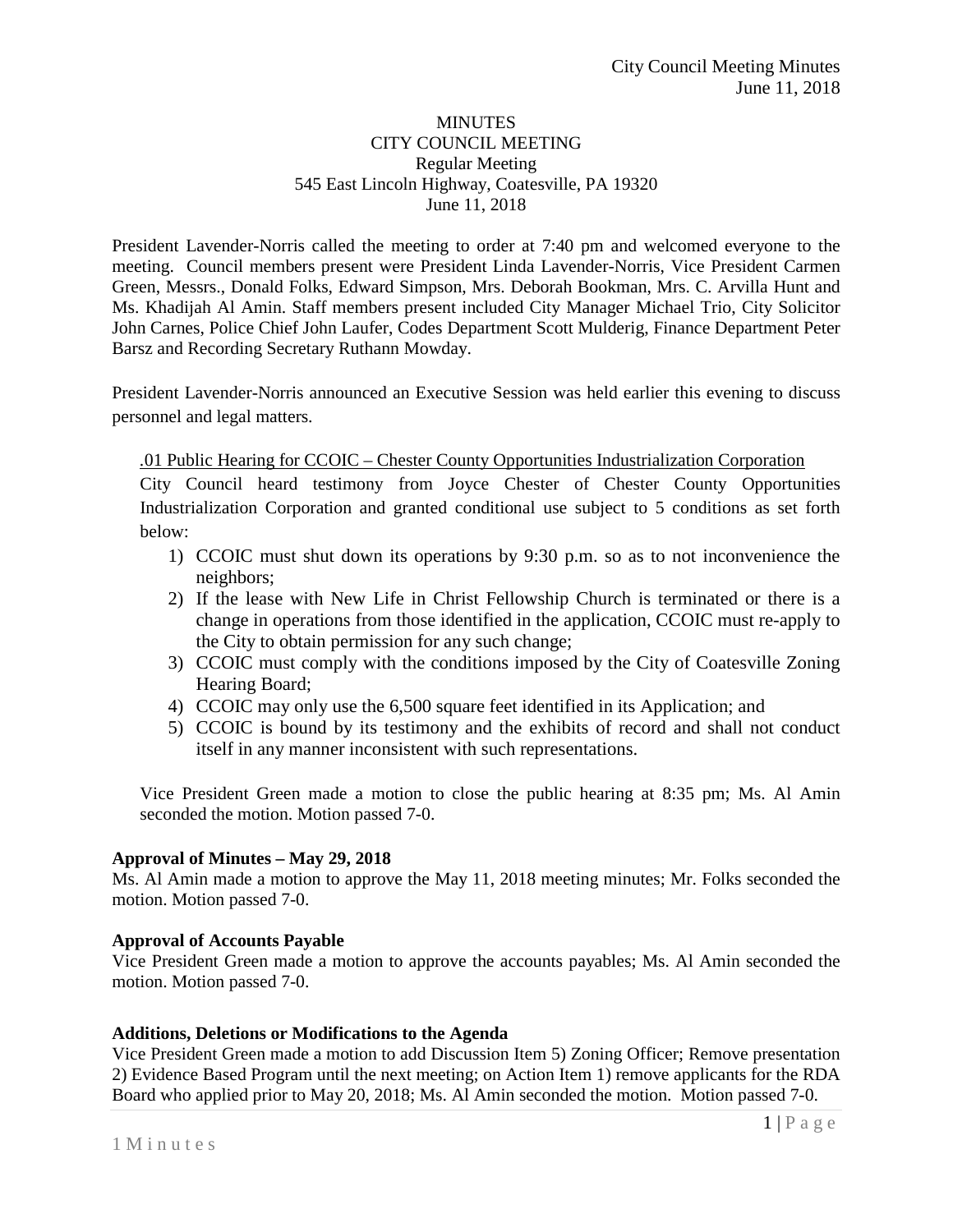### **Presentations**

1. Safe and Healthy Communities Initiative – Deborah Ryan

Ms. Ryan explained one out of ten children suffer from abuse. Stewards of Children is a child sexual abuse prevention program developed by the national organization Darkness to Light. The program educates adults to prevent, recognize and react appropriately to child sexual abuse. The training program is designed for parent and any adults who work with children or adolescents. Stewards of Children is the only nationally available program scientifically proven to increase knowledge, improve attitudes and change child protective behaviors. The statistics on child abuse are startling, and it's a prevalent public health problem with life altering consequences for the victims.

Ms. Ryan present Chief Laufer with a Certificate of Recognition for his efforts. She thanked Chief Laufer and Officer Ollis for overseeing efforts to train Police Officers and other City Staff in the child abuse prevention program. The City of Coatesville is the first municipality in Chester County to have all Police Department personnel (law enforcement officers and staff) trained in the program.

- 2. Evidence Based Program , Mental health and Violence Protection Jeannette Stukes Presentation was moved until the next meeting.
- 3. MS4 update Cedarville Engineering

Ms. Uhler explained The City has an existing NPDES MS4 Permit (PAG130066) for National Pollutant Discharge Elimination System (NPDES) Municipal Separate Storm Sewer System (MS4). Coatesville was required to develop a Total Maximum Daily Load (TMDL) Plan and submit it with the City's 2018 Individual MS4 permit application in September 2017 for PA DEP's review. This TMDL Plan established short-term goals to be implemented over the new five  $(5)$  year permit term and long-term goals  $(55 \text{ years})$ .

PA DEP issued a review letter dated February 12, 2018, which contained new guidance which must be addressed in the revisions to the TMDL Plan. The new guidance includes a clarification that the drainage to and from all City-owned impervious surfaces must be included in the Planning Area. This change will cause the Planning Area to increase, the existing pollutant loading to increase, and ultimately increase the City's responsibilities to implement Best Management Practices (BMPs) to meet the required 10 percent sediment reduction over a five (5) year period (which is to begin once the TMDL Plan is approved by PA DEP).

## **Citizens' Hearings –** *Regular Action Items Only* **(3 Minutes)**

### Clarence Rhoads

Mr. Rhoads voiced his concerns regarding the potholes on  $13<sup>th</sup>$  Avenue and asked if the potholes could be filled and if the trees blocking the streetlights at  $13<sup>th</sup>$  Avenue and Lincoln Highway could be cut back. The trees are blocking the view of the street light. He asked for City Council to become more involved in the activities of the VFW.

Ms. Al Amin made close citizens' hearings on regular action items only; Mrs. Bookman seconded the motion. Motion passed 7-0.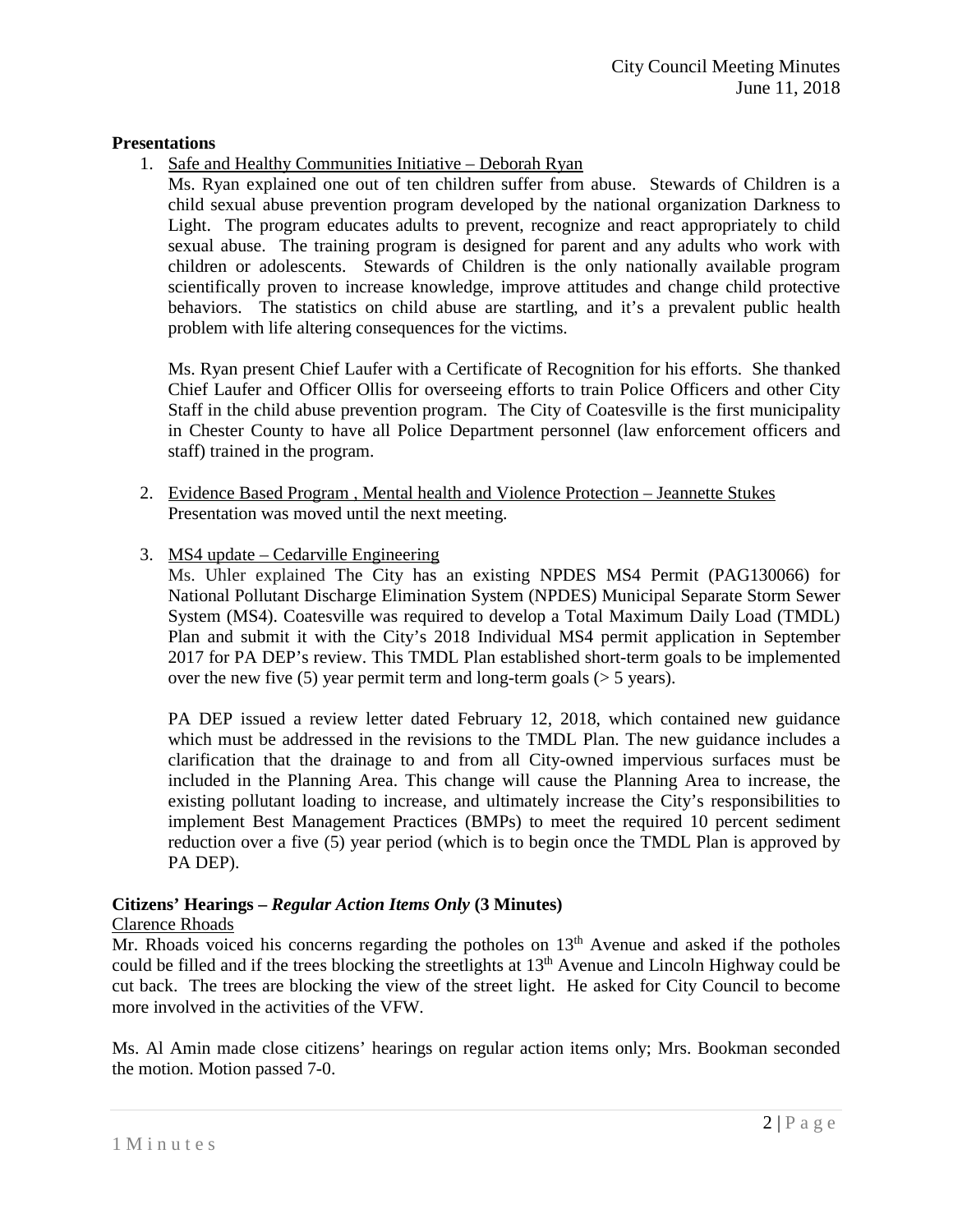### **Regular Action Items**

1. Receive and consider appointment of Joseph Hamrick to the Zoning Hearing Board for the term 2016-2018; Marie Lawson to the Redevelopment Authority for the term 2018-2022 or Ricky Campbell to the Redevelopment Authority for the term 2018-2022. Ms. Al Amin made a motion to appoint Joseph Hamrick to the Zoning Hearing Board for the term 2016 - 2018; Mr. Simpson seconded the motion. Motion passed 7-0.

Mrs. Hunt made a motion to appoint Marie Lawson to the Redevelopment Authority for the term 2018 - 2022; Mr. Simpson seconded the motion. Motion failed 5-2. Vice President Green, Mrs. Bookman, Ms. Al Amin, Mrs. Hunt and Mr. Folks were the dissenting votes.

Ms. Al Amin made a motion to appoint Ricky Campbell to the Redevelopment Authority for the term 2018 - 2022; Mrs. Hunt seconded the motion. Motion passed 7-0.

President Lavender-Norris thanked and appreciates everyone who submitted applications for the Boards and Commissions.

- 2. Receive and consider first reading an Ordinance re-naming that portion of Harmony Street between 1st Avenue and 3<sup>rd</sup> Avenue as "Martin Luther King Jr. Boulevard" and amending the official map of the City of Coatesville to reflect this change of name. Mrs. Hunt made a motion to approve first reading an Ordinance re-naming that portion between 1st Avenue and 4th Avenue as "Martin Luther King, Jr. Boulevard" and amending the official map of the City of Coatesville to reflect this change of name; Vice President Green seconded the motion. Motion passed 7-0.
- 3. Receive and consider Resolution granting final approval of the lot consolidation plan of the redevelopment Authority of the City of Coatesville for the "Coatesville Train Station" prepared by the Shaheed A. Smith Geospatial LLC dated January 16, 2018 acting to consolidate property identified as consisting of tax Parcels 16-5-84 through 16-5-116 ( Inclusive) and first reading an Ordinance of the City of Coatesville, Chester County, Pennsylvania vacating:1) A portion of Fleetwood Street between Brick Alley West to Fourth Avenue; and 2) a portion of Berry Alley between the section of Fleetwood Street aforementioned South to its intersection with Dewey Alley; listing the property owners abutting the portions of Fleetwood Street and Berry Alley to be vacated as referenced from any official map of the City of Coatesville; providing for a savings clause; providing for a repeal of inconsistent Ordinances and, vacating utility rights of way in portions of Fleetwood Street and Berry Alley to be vacated

Vice President Green made a motion to approve a Resolution granting final approval of the lot consolidation plan of the redevelopment Authority of the City of Coatesville for the "Coatesville Train Station" prepared by the Shaheed A. Smith Geospatial LLC dated January 16, 2018 acting to consolidate property identified as consisting of tax Parcels 16-5-84 through 16-5-116 ( Inclusive) and first reading an Ordinance of the City of Coatesville, Chester County, Pennsylvania vacating:1) A portion of Fleetwood Street between Brick Alley West to Fourth Avenue; and 2) a portion of Berry Alley between the section of Fleetwood Street aforementioned South to its intersection with Dewey Alley; listing the property owners abutting the portions of Fleetwood Street and Berry Alley to be vacated as referenced from any official map of the City of Coatesville; providing for a savings clause; providing for a repeal of inconsistent Ordinances and, vacating utility rights of way in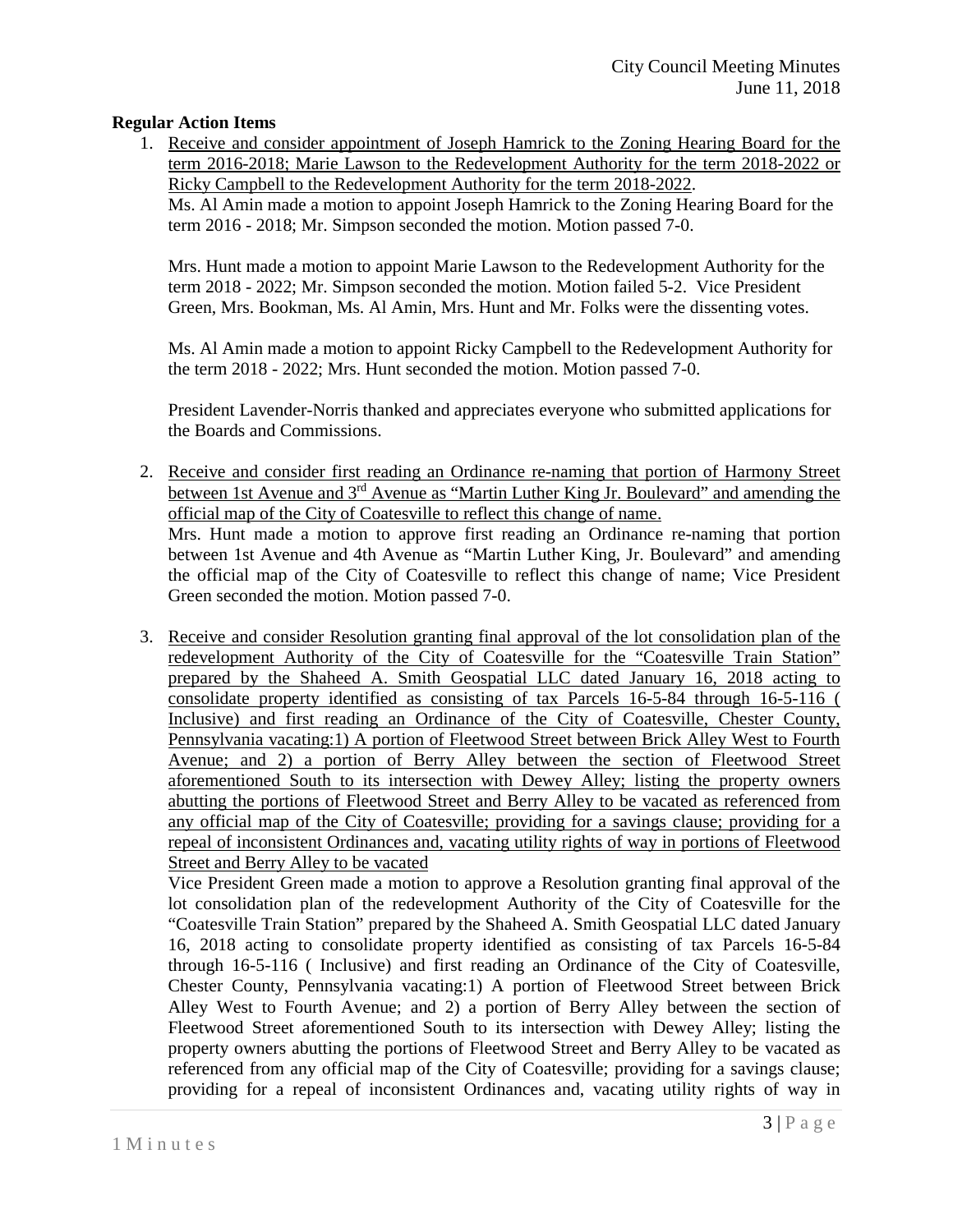portions of Fleetwood Street and Berry Alley to be vacated; Mr. Simpson seconded the motion. Motion passed 7-0.

4. Receive and consider a Resolution recognizing resident John Pawlowski for his efforts in beautifying the City and in particular for his vision in acquiring the gazebos and other improvements at the Riverwalk Mr. Folks made a motion to approve a Resolution recognizing resident John Pawlowski for

his efforts in beautifying the City and in particular his vision in acquiring the gazebos and other improvements at the Riverwalk; Mrs. Hunt seconded the motion. Motion passed 7-0.

5. Receive and consider Fire Works proposals Mrs. Hunt made a motion to accept the fireworks proposals; Ms. Al Amin seconded the motion. Motion passed 7-0.

Ms. Al Amin made a motion to approve Bixler Pyrotechnics for the amount of \$12,500; Mr. Simpson seconded the motion. Motion passed 4-3. Mrs. Bookman, Vice President Green and President Lavender-Norris were the dissenting votes.

- 6. Receive and consider contract with IPS Group for the parking enforcement solutions equipment and related services. Mr. Simpson made a motion to approve the contract with IPS Group for the parking enforcement solutions equipment and related services; Mrs. Bookman seconded the motion. Motion passed 7-0.
- 7. Receive and consider the disposition of records in accordance with the schedules and procedures as set forth in the Municipal Records Manual approved December 16, 2008. Mrs. Hunt made a motion to approve the disposition of records in accordance with the schedules and procedures as set forth in the Municipal Records Manual approved December 16, 2018; Mrs. Bookman seconded the motion. Motion passed 7-0.
- 8. Confirm and reject bids for  $1<sup>st</sup>$  Ave and Lincoln Highway Redesign and Third Avenue **Streetscapes** Mrs. Bookman made a motion to confirm and reject the bids for 1st Avenue and Lincoln Highway and the Third Avenue Streetscapes; Vice President Green seconded the motion. Motion passed 7-0.
- 9. Receive and consider removing Comcast Cable TV from Public Works Department Mrs. Bookman made a motion to remove the Comcast Cable Television for the Public Works Department. Ms. Al Amin seconded the motion. Motion passed 7-0.
- 10. Receive and consider Department Liaisons

Ms. Al Amin made a motion to approve Liaisons for City Departments as follows: Mr. Simpson - Police and Public Works; Mr. Folks - Police and Public Works; Mrs. Hunt - Finance and Administration; Ms. Al Amin - Finance and Codes; Mrs. Bookman - Finance and Administration; Vice President Green - Fire and Codes; President Lavender-Norris oversees all departments; Mrs. Bookman seconded the motion. Motion passed 7-0.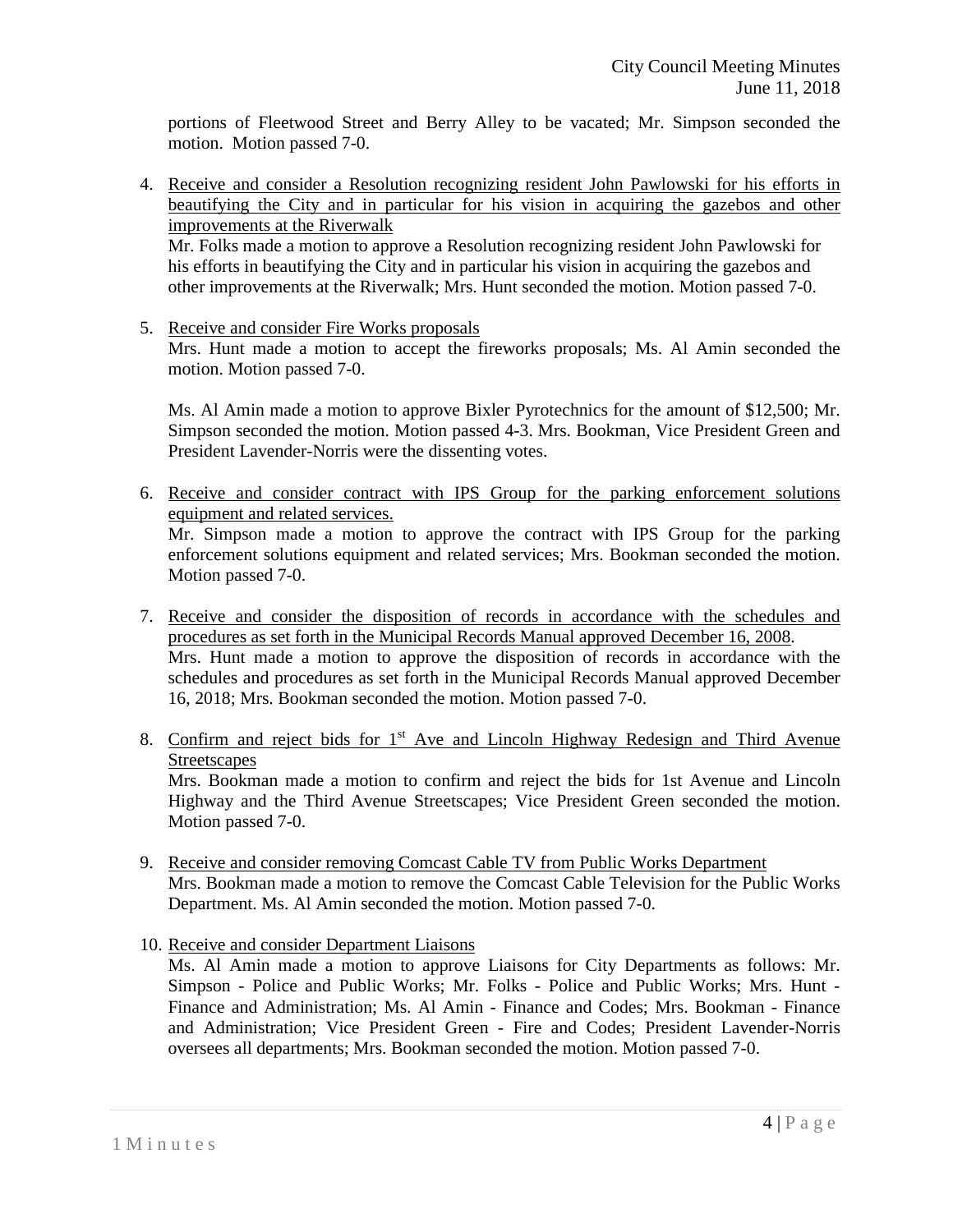Mrs. Hunt made a motion to close regular action items; Vice President Green seconded the motion. Motion passed 7-0.

### **Discussion Item**

- 1. Meeting Minutes There was no discussion on the meeting minutes.
- 2. LERTA
- 3. Splash Pad

Mr. Trio explained the breakers for the splash pad are failing. The breakers were working last year. When the third party inspector verified the splash pad for reactivation, it was noted some of the equipment was the wrong size. A letter has been sent to the vendor regarding the necessity of the work to be done correctly and have the splash pad up and running. Council agreed the matter needs to be legally addressed with the electrician who did the work and the third party who certified the work last year. The City paid \$55,000 to fix the splash pad, after the electrical equipment which had been stored underground was damaged. The new equipment was moved above ground area to stop from the damage occurring again. We should not wait until the last minute to open up the Splash Pad. Need to be proactive not reactive. Council asked for step by step instructions in what happened when splash pad was being reopened.

4. Victory Sports

Mr. Trio announced that Mr. Riddick met with Mr. DiSciullo. A meeting has been set up with Mr. DePetris to discuss the first right of refusal. Mr. Folks explained Mr. DePetris has first right of refusal on the Flats until his current agreement expires.

5. Zoning Officer

Council asked to revisit the Zoning Officer with the Engineer or with a Codes Officer. Mr. Trio has a lot of other responsibilities to address as City Manager. Council has not been notified of all projects in front of the Zoning Hearing Board as required. The Old Army Navy Building received Residential in the back and commercial in the front. Council never notified. Did Cedarville review and confirm the property could be converted. Why was Cedarville taken out as previous Zoning Officer? Mr. Trio explained Cedarville Engineering was discontinued as Zoning Officer due to financial reasons. The fees for engineering were getting to high and the City was trying to cut costs. He stepped in because there was no one at this time. Council and Mr. Trio discussed qualifications of current Zoning Officers. Council asked for the appointment of Zoning Officer to be placed on the agenda for the next meeting.

Mr. Simpson excused himself at 10:50 pm.

## **Solicitor's Report**

Mr. Carnes announced:

- City Hall renovations are moving forward
- CCOIC held a public hearing this evening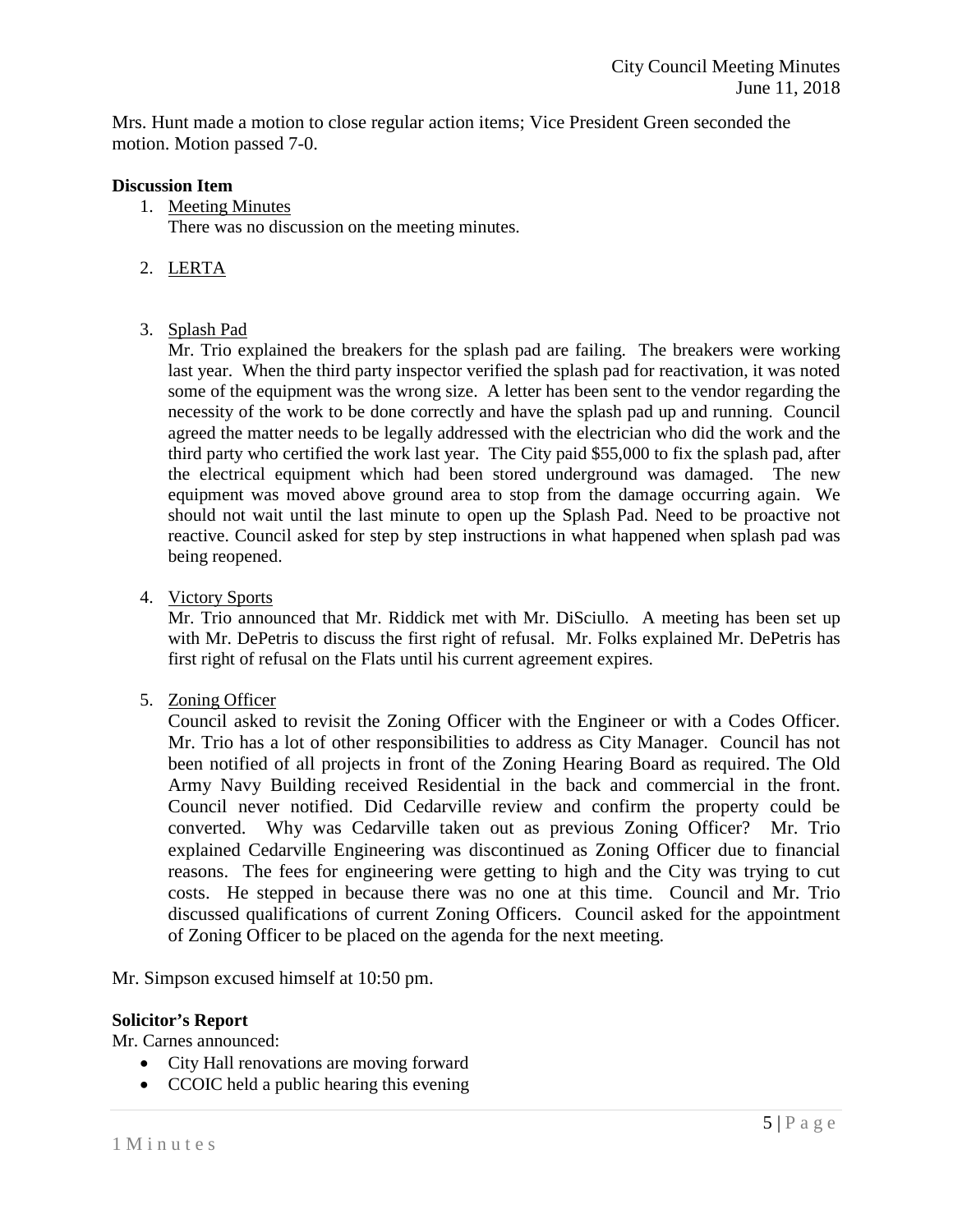- Prepared a resolution approving Train Station Lot Consolidation
- Prepared Ordinance for first reading vacating portions of Fleetwood Street and Berry Alley
- Prepared Ordinance for first reading re-naming a portion of Harmony Street between  $1<sup>st</sup>$ Avenue and 4<sup>th</sup> Avenue as Martin Luther King Jr. Boulevard
- Prepared a draft Resolution honoring John Pawlowski
- Assisted with various miscellaneous matters involving litigation and enforcement and has assisted the City in its interpretation of codes, rules and regulations and various personnel matters.

# **City Manager's Report**

Mr. Trio announced:

- Unity Day planning is underway
	- o Letters to sponsors have gone out
	- o Confirmed amusement participation
- City Hall Renovation
	- o Continued work through various issues with the County relative to final court room facilities
	- o Courts are scheduled to be open last week of June
	- o City Hall operations to be open second week of July
	- o Secured access for elevator lock out of ground floor
- PennDot meeting scheduled in Harrisburg to reaffirm status of multi modal allocation to the City.
- New front end loader has been delivered to the City.

### **Citizens' Hearings –** *Non-Agenda Items Only* **(3 Minutes)**

### Tim Kelly

Mr. Kelly voiced his concerns regarding the overgrowth of shrubbery at 113 Strode Avenue. He complained about the noise around his home, by the time Police arrive, they have been seen and the noise it turned down.

### Paul Evans

Mr. Evans congratulated Ms. Al Amin as it seems she will be a budget hawk. He suggested the street sweeper look into randomly going down the cross streets. He asked who in the City should respond about the complaint process.

### Christopher Brown

Mr. Brown asked how he files a complaint about the Codes Department. He has 6 complaints and 1 is criminal. He feels he is being harassed. Ms. Al Amin asked Mr. Brown to meet with the Chief to discuss the criminal complaint. He stated he met with Mr. Trio and filled out other complaints and never heard back. Mr. Trio asked Mr. Brown to come in and fill out complaints and have them time stamped and give them to Ms. Mowday.

Ms. Al Amin made a motion to close citizens' hearings on non-agenda items only; Mrs. Bookman seconded the motion. Motion passed 6-0.

### **Special Events**

There were no special events at this time.